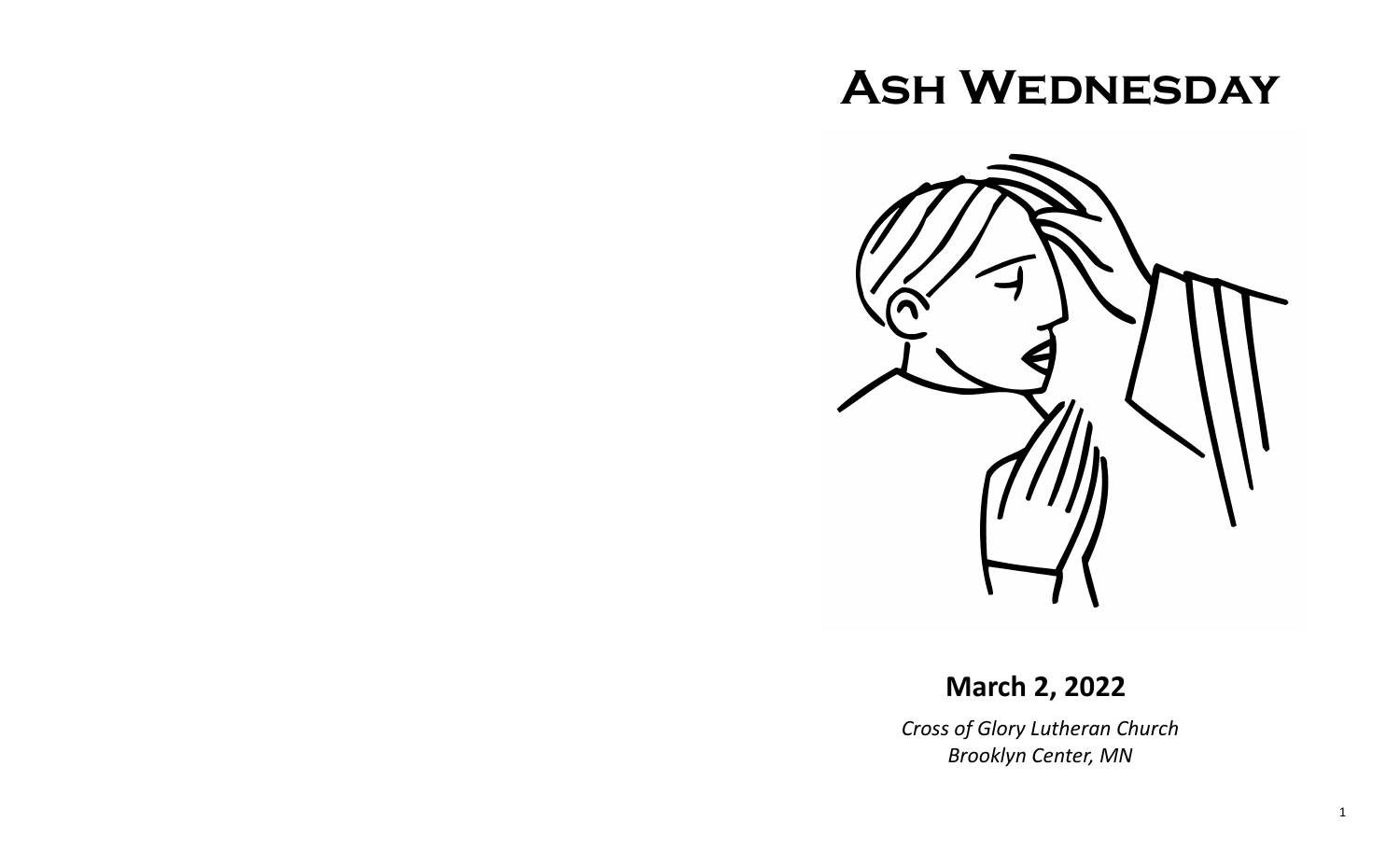# **PRELUDE**

# **WELCOME**

# **CONFESSION AND FORGIVNESS**

*Pastor:* Let us confess our sin in the presence of God and of one another.

*(Silence is kept for reflection and self-examination)*

# Most holy and merciful God,

**All: We confess to you and to one another, and before the whole company of heaven, that we have sinned by our fault, by our own fault, by our own most grievous fault,**

### **in thought, word, and deed,**

### **by what we have done and by what we have left undone.**

We have not loved you with our whole heart, and mind, and strength. We have not loved our neighbors as ourselves. We have not forgiven others as we have been forgiven.

# **Have mercy on us, O God.**

We have shut our ears to your call to serve as Christ served us. We have not been true to the mind of Christ. We have grieved your Holy Spirit.

# **Have mercy on us, O God.**

Our past unfaithfulness, the pride, envy, hypocrisy, and apathy that have infected our lives, we confess to you.

# **Have mercy on us, O God.**

Our self-indulgent appetites and ways, and our exploitation of other people, we confess to you.

# **Have mercy on us, O God.**

Our negligence in prayer and worship, and our failure to share the faith that is in us, we confess to you.

# **Have mercy on us, O God.**

Our neglect of human need and suffering, and our indifference to injustice and cruelty, we confess to you.

# **Have mercy on us, O God.**

Our false judgments, our uncharitable thoughts toward our neighbors, and our prejudice and contempt toward those who differ from us, we confess to you. **Have mercy on us, O God.**

Our waste and pollution of your creation, and our lack of concern for those who come after us, we confess to you.



# **WEEKLY PRAYER LIST**

Please join us in lifting up these brothers and sisters in prayer:

*Mavis Wold Jackie Fryhling Shar Lauster Norma Gilbertson Vicky Jacobson Arlene Finke Marian Henjum Nancy Hengel*

*Sharon Quick Sue Birch Dale Anderson Eilert Pederson Baby Kellen— Great Grand child of the Tollefsrud's*

*To be added or removed from the weekly prayer list, please contact the church office (*[office@crossofglory.us](mailto:office@crossofglory.us)*) or call 763-533-8602.*

You are also welcome to stop at our community prayer wall just outside the sanctuary and add a written prayer, fold it up and place it between the wooden pieces in the wall. Further instruction can be found at the prayer wall.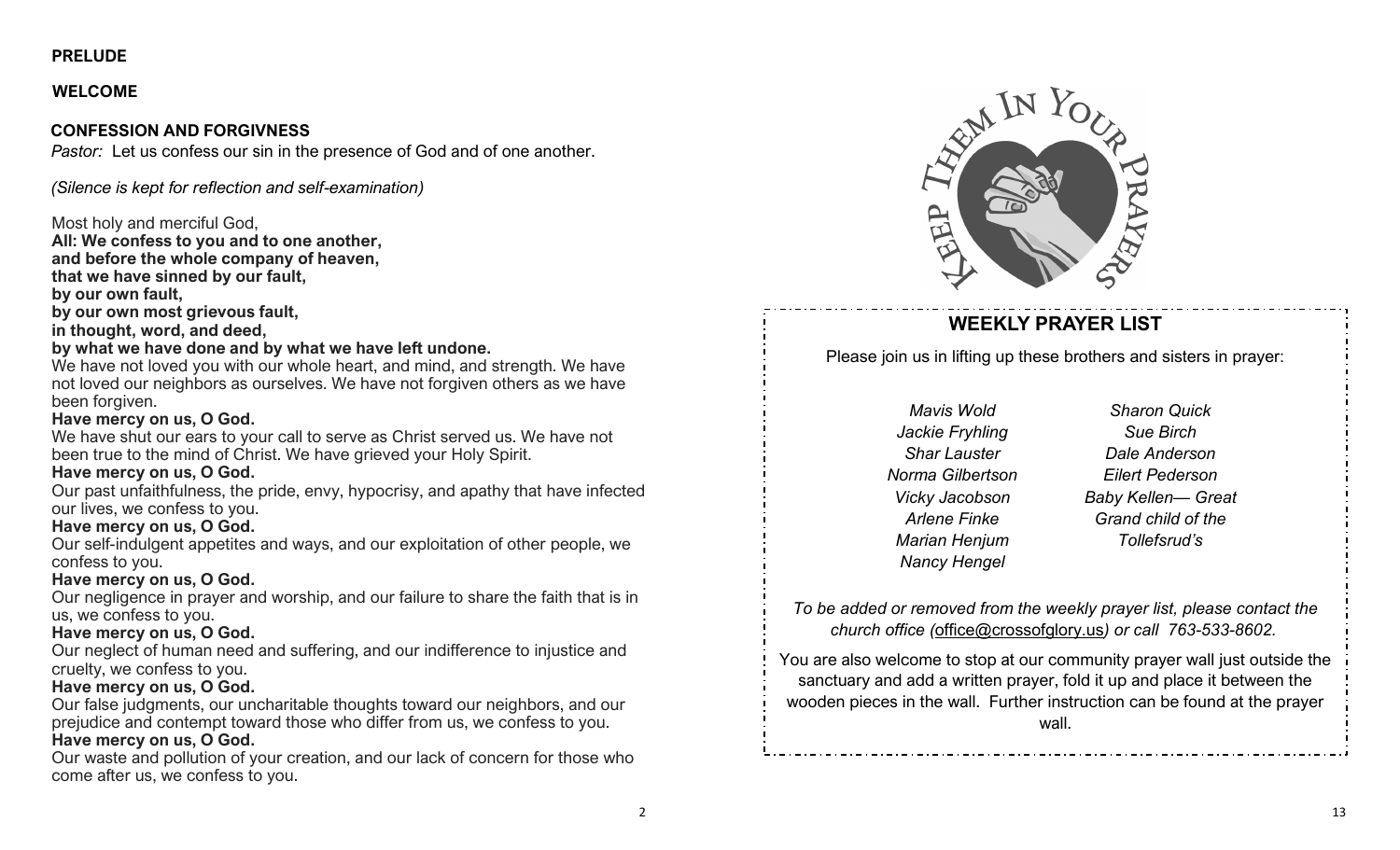#### **MUSIC CREDITS**

The Order of Service is from Evangelical Lutheran Worship which is commended for use in the Evangelical Lutheran Church in America.

Sundays and Seasons © 2020 Augsburg Fortress. Reprinted by permission under Augsburg Fortress Liturgies Annual License #024779. All rights reserved.

#### **WORSHIP LEADERSHIP**

Pastor: Ali Tranvik Vocalist, choir, and handbell director: Keith J. Williams Pianist, vocalist, worship team director, tech director: Mark Trease Lector: Jodi Quiner Greeter: Judy Lewis Ushers: Cheryl Anderson, Gayle Merritt Technical Team: Ryan Bailey, Dawn Bailey, and Bill Bailey Ministers: The people of Cross of Glory

#### **Have mercy on us, O God.**

*Restore us, O God, and let your anger depart from us.*

*Beloved in Christ, where the Spirit of the Lord is, there is freedom. In Jesus, God comes to you again and again, forgives you, and sets you free. Live now in this wild and holy freedom to love one another.* **Amen.**

*\*\* Please stand as you are able \*\**

#### **MUSIC Bless Now, O God, The Journey ELW 326**

We yearn for holy freedom while often we are bound; together we are seeking the road where faith is found.

you meet us on the road. We wait for land of promise where milk and honey flow, but waiting not for places, you meet us all around. Our covenant is written on roads, as faith is found.

3 Divine eternal lover,

- Bless now, O God, the journey that all your people make, the path through noise and silence, the way of give and take. The trail is found in desert and winds the mountain round, then leads beside still waters*,* the road where faith is found.
- 2 Bless sojourners and pilgrims who share this winding way; your hope burns through the terrors, your love sustains the day.

*\*\* Please be seated \*\**

**LESSON: Isaiah 58:1-12**

3

Shout out, do not hold back! Lift up your voice like a trumpet! Announce to my people their rebellion, to the house of Jacob their sins. Yet day after day they seek me and delight to know my ways, as if they were a nation that practised righteousness and did not forsake the ordinance of their God; they ask of me righteous judgements, they delight to draw near to God. 'Why do we fast, but you do not see? Why humble ourselves, but you do not notice?'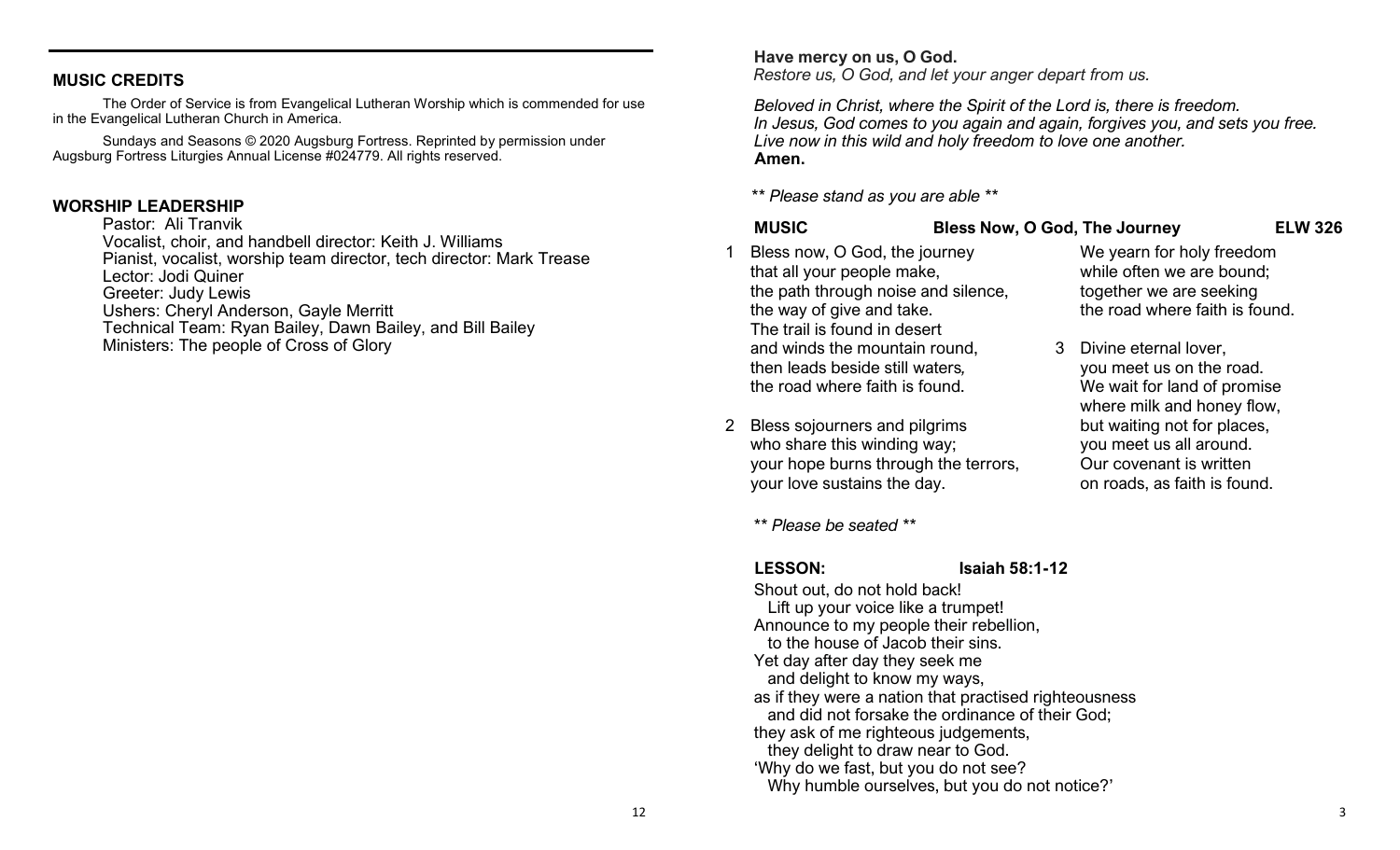Look, you serve your own interest on your fast -day, and oppress all your workers. Look, you fast only to quarrel and to fight and to strike with a wicked fist. Such fasting as you do today will not make your voice heard on high. Is such the fast that I choose, a day to humble oneself? Is it to bow down the head like a bulrush, and to lie in sackcloth and ashes? Will you call this a fast, a day acceptable to the LORD ?

Is not this the fast that I choose: to loose the bonds of injustice, to undo the thongs of the yoke, to let the oppressed go free, and to break every yoke? Is it not to share your bread with the hungry, and bring the homeless poor into your house; when you see the naked, to cover them. and not to hide yourself from your own kin? Then your light shall break forth like the dawn, and your healing shall spring up quickly; your vindicator shall go before you, the glory of the LORD shall be your rearguard. Then you shall call, and the LORD will answer; you shall cry for help, and he will say, Here I am.

If you remove the yoke from among you, the pointing of the finger, the speaking of evil, if you offer your food to the hungry and satisfy the needs of the afflicted, then your light shall rise in the darkness and your gloom be like the noonday. The LORD will guide you continually,

#### **BLESSING**

*Though we are captive to boundaries, God frees us for life together. Though we are captive to fear, God frees us for love. Though we are captive to death, God frees us for life. Though we are captive to worry, God frees us for rest. Though we are captive to possessions, God frees us for joy. May God bless you as you confess your captivity, and as you live into this holy freedom.* **Amen.**

**MUSIC You Are My King (Foote)**

### **Verse**

I'm forgiven because you were forsaken. I'm accepted; You were condemned. I'm alive and well, Your Spirit is within me Because you died and rose again. *(Repeat)*

### **Chorus**

Amazing love, how can it be That You, my King, would die for me? Amazing love, I know it 's true; It 's my joy to honor you. *(Repeat)* In all I do, I honor You.

# **Bridge**

You are my King. You are my King. Jesus, You are my King. Jesus, You are my King.

Amazing Grace, how sweet the sound That saved a wretch like me. I once was lost, but now am found. Was blind but now I see.

### *(Chorus)*

In all I do, I honor You. In all I do, I honor You. In all I do, I honor You.

### **DISMISSAL**

Go in peace. God goes with us as we begin our Lenten journeys. **Thanks be to God.**

### **POSTLUDE**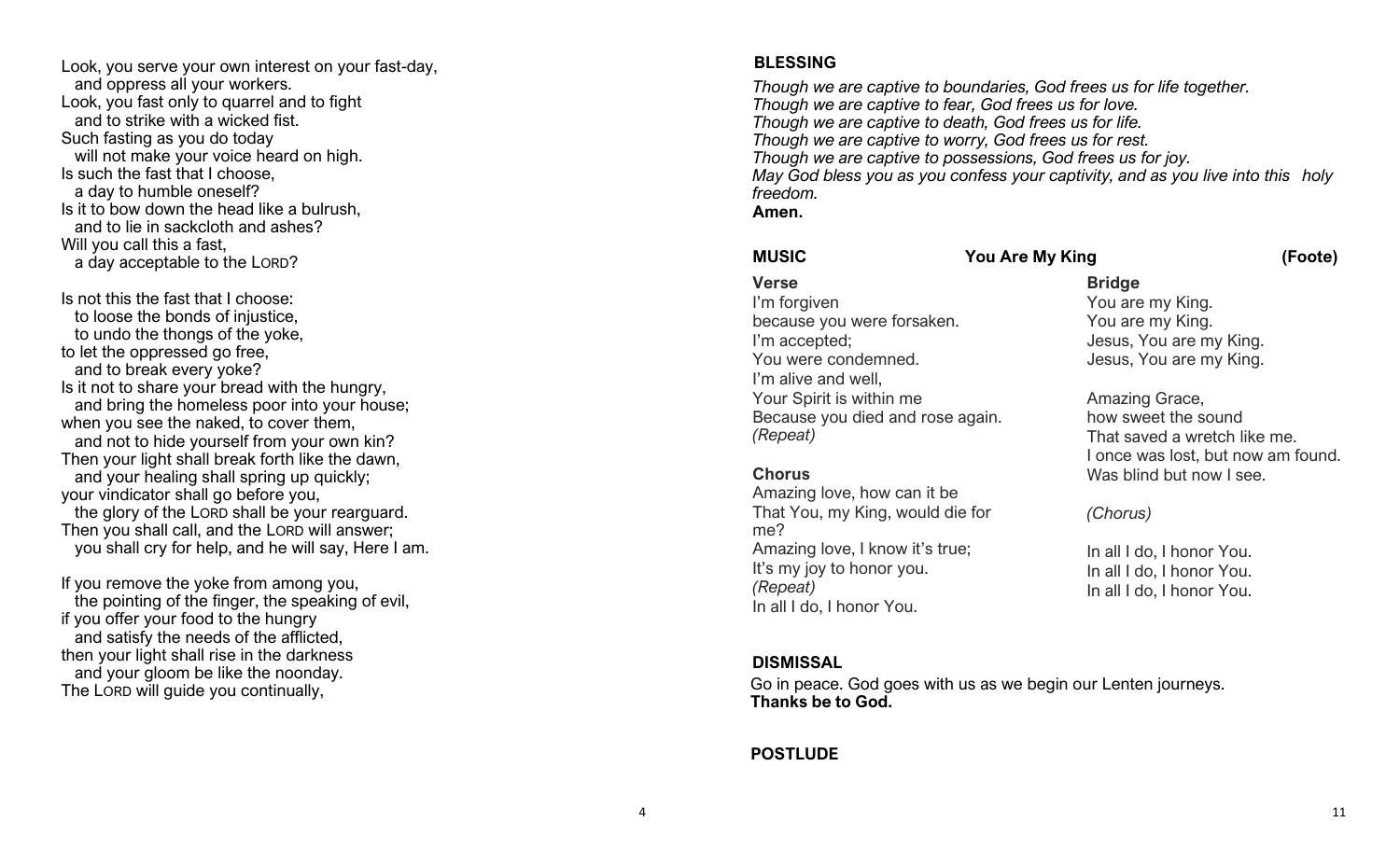*\*\* Please stand as you are able \*\**

#### **CONFESSION OF FAITH**

**I believe in God, the Father almighty, creator of heaven and earth. I believe in Jesus Christ, God's only Son, our Lord, who was conceived by the Holy Spirit, born of the virgin Mary, suffered under Pontius Pilate, was crucified, died, and was buried; he descended to the dead. On the third day he rose again; he ascended into heaven, he is seated at the right hand of the Father, and he will come to judge the living and the dead.**

**I believe in the Holy Spirit,** 

**the holy catholic church, the communion of saints, the forgiveness of sins, the resurrection of the body, and the life everlasting. Amen**

*\*\* Please be seated \*\**

# **PRAYERS OF THE PEOPLE**

#### *Pastor: God of grace:* (Sung response: **Oh Lord, Hear My Prayer ELW 751**) O Lord, hear my prayer. O Lord, hear my prayer. When I call, answer me. O Lord, hear my prayer. O Lord, hear my prayer. Come, and listen to me.

### **LORD'S PRAYER**

*And now let us pray together the prayer that Jesus taught us...* 

**Our Father, who art in heaven, hallowed be thy name, thy kingdom come, thy will be done, on earth as it is in heaven. Give us this day our daily bread; and forgive us our trespasses, as we forgive those who trespass against us; and lead us not into temptation, but deliver us from evil. For thine is the kingdom, and the power, and the glory, forever and ever. Amen.**

 and satisfy your needs in parched places, and make your bones strong; and you shall be like a watered garden, like a spring of water,

*Leader: The word of the Lord.* **ALL: Thanks be to God.**

### **MUSIC Kyrie Eleison (Olson) vss 4,3,2**

#### **Chorus**

Kyrie Eleison on our world And on our way. Kyrie Eleison ev'ry day.

#### **Verse 4**

For Your Spirit to guide, That You center our lives In the water and the Word; That You nourish our souls With Your body and blood, Let us pray to the Lord. Let us pray to the Lord.

### **Verse 3**

For peace in our hearts, For peace in our homes, For friends and family;

**LESSON: Psalm 51:1-17**

Have mercy on me, O God, according to your steadfast love; according to your abundant mercy blot out my transgressions. Wash me thoroughly from my iniquity, and cleanse me from my sin.

# For life and for love,

For our work and our play, Let us pray to the Lord. Let us pray to the Lord.

# **Verse 2**

That we may live out Your impassioned response To the hungry and the poor; That we may live out Truth and justice and grace, Let us pray to the Lord Let us pray to the Lord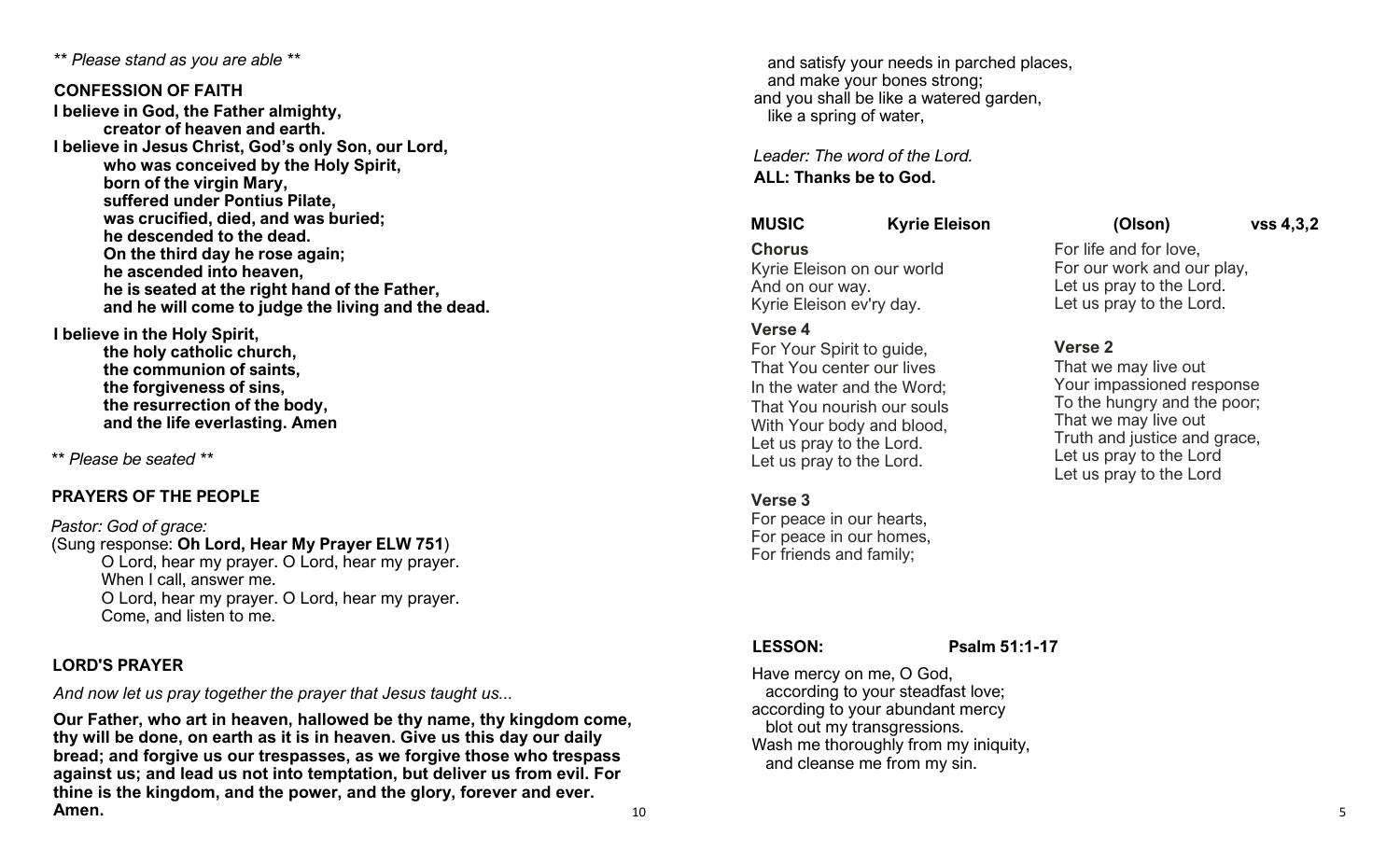For I know my transgressions, and my sin is ever before me. Against you, you alone, have I sinned, and done what is evil in your sight, so that you are justified in your sentence and blameless when you pass judgement. Indeed, I was born guilty, a sinner when my mother conceived me.

You desire truth in the inward being; therefore teach me wisdom in my secret heart. Purge me with hyssop, and I shall be clean; wash me, and I shall be whiter than snow. Let me hear joy and gladness; let the bones that you have crushed rejoice. Hide your face from my sins, and blot out all my iniquities.

Create in me a clean heart, O God, and put a new and right spirit within me. Do not cast me away from your presence, and do not take your holy spirit from me. Restore to me the joy of your salvation, and sustain in me a willing spirit.

Then I will teach transgressors your ways, and sinners will return to you. Deliver me from bloodshed, O God, O God of my salvation, and my tongue will sing aloud of your deliverance.

O Lord, open my lips, and my mouth will declare your praise. For you have no delight in sacrifice; if I were to give a burnt-offering, you would not be pleased. The sacrifice acceptable to God is a broken spirit;

*Leader: The word of the Lord.* **ALL: Thanks be to God.**

hypocrites do in the synagogues and in the streets, so that they may be praised by others. Truly I tell you, they have received their reward. But when you give alms, do not let your left hand know what your right hand is doing, so that your alms may be done in secret; and your Father who sees in secret will reward you.

'And whenever you pray, do not be like the hypocrites; for they love to stand and pray in the synagogues and at the street corners, so that they may be seen by others. Truly I tell you, they have received their reward. But whenever you pray, go into your room and shut the door and pray to your Father who is in secret; and your Father who sees in secret will reward you.

'And whenever you fast, do not look dismal, like the hypocrites, for they disfigure their faces so as to show others that they are fasting. Truly I tell you, they have received their reward. But when you fast, put oil on your head and wash your face, so that your fasting may be seen not by others but by your Father who is in secret; and your Father who sees in secret will reward you.

'Do not store up for yourselves treasures on earth, where moth and rust consume and where thieves break in and steal; but store up for yourselves treasures in heaven, where neither moth nor rust consumes and where thieves do not break in and steal. For where your treasure is, there your heart will be also.

*Leader: The Gospel of the Lord.* **ALL: Praise to you, O Christ.**

*\*\* Please be seated \*\**

**REFLECTION Pastor Ali Tranvik**

#### **IMPOSITION OF ASHES**

*You are invited to come forward when an usher dismisses your row. Ashes will be imposed with a q-tip by a gloved assistant for covid safety. Those wishing to receive a blessing only, come forward and cross your arms across your chest. For those who would like to receive ashes in their pew, simply cue an usher.*

*Pastor: You are dust and to dust you shall return.*